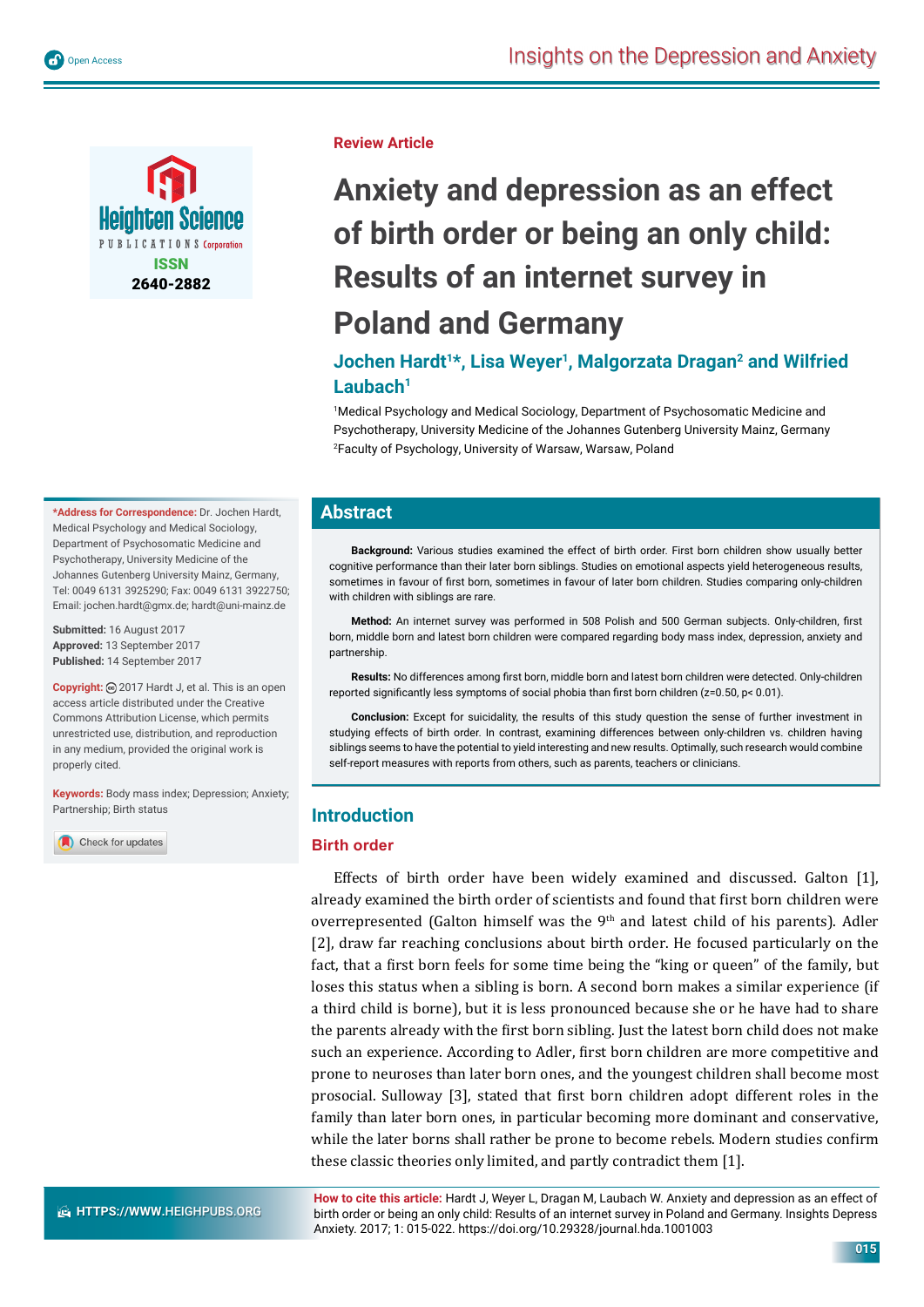

#### **Physical growth and body mass index**

There is widely agreement in the literature that first borns start with a lower birth weight than later borns, but then catch up e.g., [4]. Derraik et al. and Siervo et al., found that first borns BMI was larger in adulthood, however in the Derraik study [5,6]. The difference was very small  $(z=0.12)$  and the sample very large  $(n=26 812)$ . Kwok et al., also found a lower birth weight in first borns compared to later borns, at age 13 the differences were non-significant  $[7]$ . Data from adulthood are not available from the Kwok study, because the sample of this longitudinal study is not grown up, yet. In 4-8 year old children, Mosli et al. [8], found that the presence of at least one younger sibling and/or having a brother was associated with a lower BMI.

#### **Intelligence**

There is solid evidence that not only first born children are more intelligent than later born ones as Galton already observed, but that there is a declining gradient in intelligence with birth order at least among the first four siblings e.g., [9]. The effects were not strong, however, between three and zero points on the standard intelligence scale (mean=100, sd=15) per birth position, corresponding to effect sizes of d-values between 0.20 and 0 [10]. Within family comparisons yield steeper gradients than between family comparisons, and the differences between first and second born children seems to be largest. There is an ongoing debate if the gradient becomes plane when number of siblings increases above 4 e.g., [11], but samples would need to be extremely large to decide this question empirically. As an explanation for the effect it is generally assumed that earlier born children receive more attention from their parents [12]. The small average differences in intelligence due to birth order make it happen that in many families the later born children are more intelligent than their earlier born ones. Such differences are well recognized by parents and siblings and predict the academic achievement of the children [13].

#### **Personality and Behavior**

In the Rohrer et al. [9] study, additionally the big five personality traits were examined – and displayed no differences among the various birth order positions. Also Sulloways rebel hypothesis was not supported when empirically investigated [14]. Prime et al. [15], examined prosocial behaviour in ϐirst born, middle born and latest born children via an experimental design. Three year old children got a transparent plastic box containing a wrapped doll, which could not be taken alone, only in cooperation with the experimenter. As Adler would have expected, in this task last born children acted more prosocial than first born ones. However, in a study on 148 children who needed dental treatment, middle borne behaved most cooperatively [16].

However, birth order or the presence of a sibling show an important difference in behavior. The risk to commit suicide is considerably lower in first borns than in later borns, [17,18]. As compared to first-borns, second-borns had a relative risk for committing suicide of 1.27, third-borns of 1.35, and fourth- or higher-borns of 1.72, while other causes of death did not display an evident or consistent birth-order pattern [19]. Koenig [20] explained this effect with bearing early responsibility particularly in the first born, but such an explanation is certainly not sufficient [21]. Particularly in families having times with adversities (e.g. mental disorder of a parent or financial hardship), the conditions for growing up in the later borns may become less optimal than for the earlier born children.

#### **Depression and anxiety**

Two newer studies contradict Adlers hypothesis and report highest rates of depression in middle borne children [22,23], with a larger difference to first born than to last born siblings. A large, but older study found the opposite, a non-significant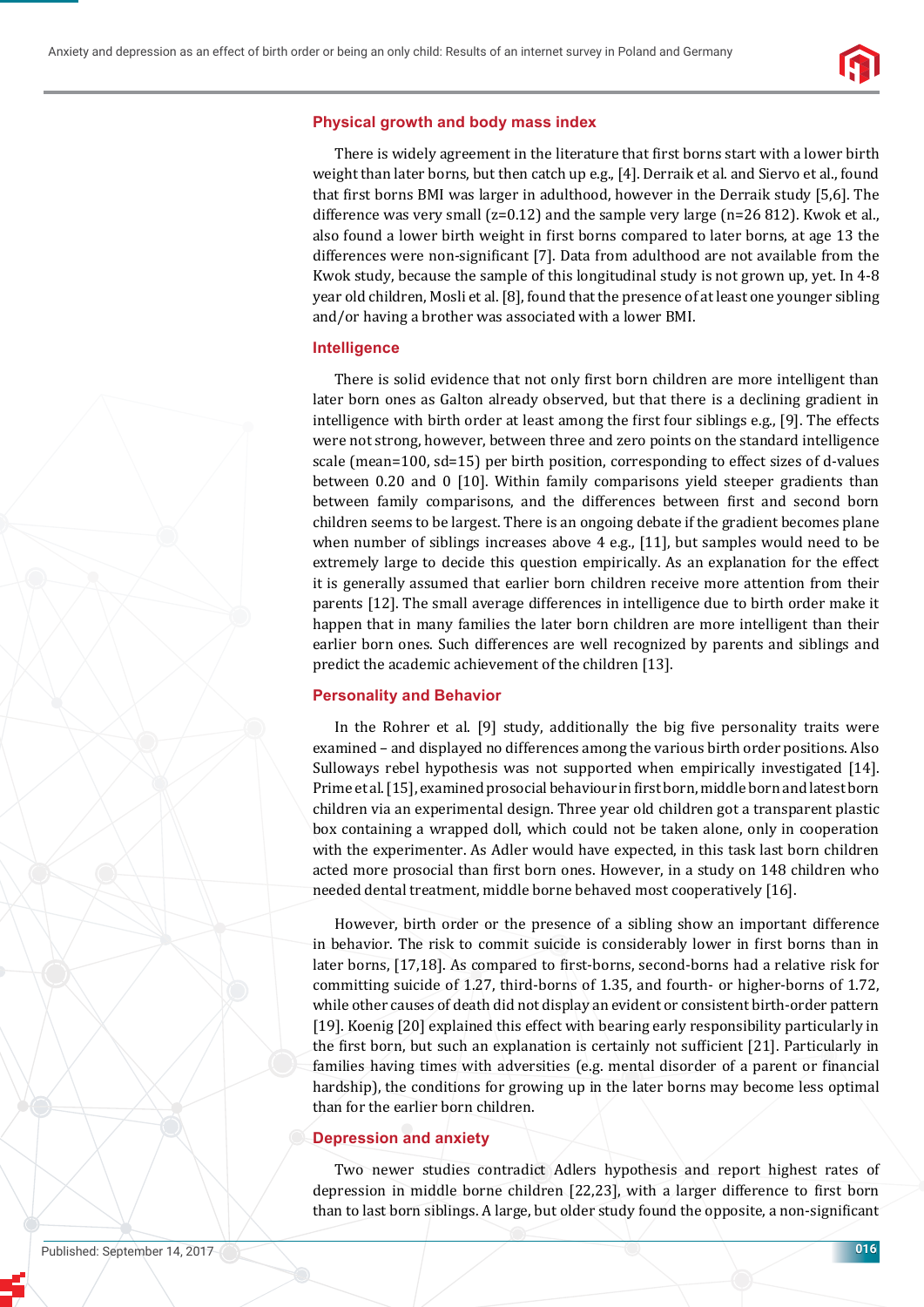

difference with a tendency to higher depression rates in last borns [24]. Regarding anxiety, Alvi et al. [22], found lower rates in first borns compared to later borne children. Chartier et al. [25], found the same effect for social phobia, but only in males.

#### **Only-child vs. child having siblings**

Effects of being an only-child compared to being a child with siblings have been much less examined in scientific literature than birth order. There are some studies from China, where a one child rule was installed in 1979/80 leading to more than 100 million only-children in 2008 already. Additionally, some studies conducted to examine birth order included an only-child group.

#### **Physical growth and body mass index**

Mosli et al. [8,26], compared the BMI of only-children and children having siblings in 4-8 years old in low-income families in the US. It was found that only-children and last borns had a higher BMI than first and middle-borns. Factors associated with the BMI were maternal control and support.

#### **Intelligence**

Zajonc (2001), hypothesized that the intelligence of only-children should be comparable to those of first borns or even higher. However, his first data did not support this. But newer and larger studies confirm Zajoncs assumption. Kirkcaldy [27], did not find a difference between the intelligence of only-children and firstborns [28], found that only-children even excel first borns in educational achievement.

#### **Personality and Behavior**

Guo et al. [29], compared only-child and children with siblings in a school for nurses. They compared 20 variables examining character strength between the two groups and found for the scores of creativity, curiosity, zest, interpersonal wisdom, leadership and humor that results of the only-child group were significantly better than those of the non-only-child group. Qin et al. [30], compared the strength and difficulties questionnaire between twins and only-children of age 6-16. In the selfevaluation (done by children 11 or older), there were no differences at all, in the parent evaluation the only-children received higher values on the scale "difficulties with peers" than the twins. Bobbitt-Zeher et al. [31], found that the more children were in the family a subject grew up, the lower the divorce rates were in later life, i.e. about a 3% decrease for every sibling in those, whoever married.

#### **Depression and anxiety**

Both, the Qin et al. [30] and the Guo et al. [29], study included measures for depression and anxiety. No single difference was found between the only-children and the children with siblings in these two studies. However, a very large study (n=16 823) found higher values for depression in children having siblings than in only-children [32].

Summarizing the literature, some consistent differences for birth status were found. First, rates of subjects committing suicide differ substantially by birth order-an effect which would clearly be worth to exploring further in detail. Other effects were present, but small in magnitude. There is solid evidence that first born and only-children start with a lower weight, but then catch up. The only thing which remains unclear here, is if adult weight would become higher or similar to later borns or children having siblings, corrected for height. Second, no need for research regarding intelligence is needed any more, first born and only-children exhibit highest levels here, again the effect size is small. Results regarding anxiety and depression are strongly heterogeneous, some studies ϐind differences, others not. Regarding peer relationships it seems to be the case that only-children are having more problems than children with siblings, but they do not seem to realize this themselves. Hence, the aim of the present study is to compare body mass index, two indicators of depression, two of anxiety and two of partnership among four groups: only-children, first-, second-, and last borns.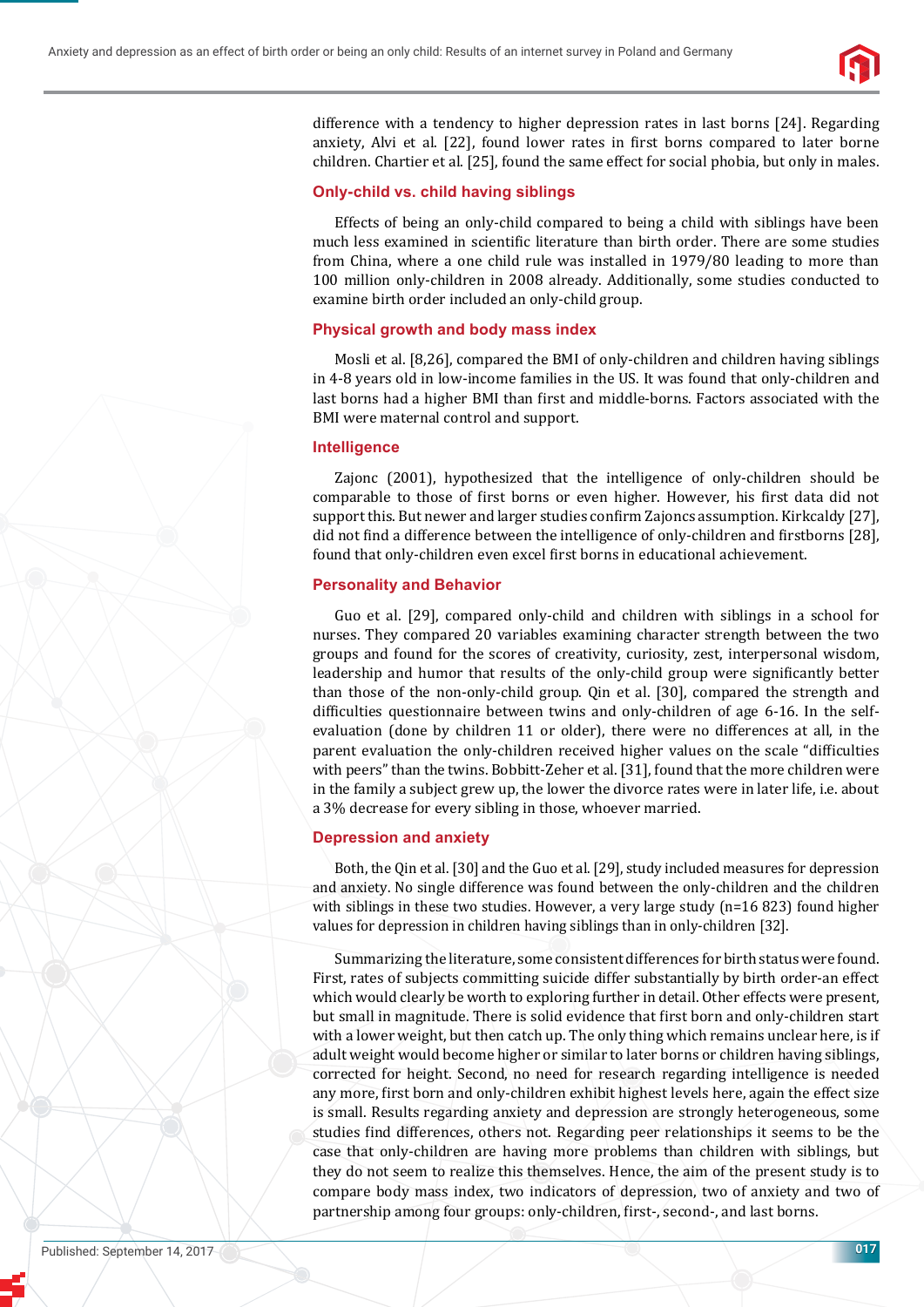

## **Methods**

## **Sample**

A total of 1008 subjects from Poland and Germany filled out a questionnaire online at the platform of a commercial company usually performing marketing research (http://www.linequest.de). The survey comprised about 280 items, participants received a compensation of about  $\epsilon$  4.30 for filling out the questionnaire, what took about 30 minutes. The sample size calculation was based on a mean difference of d≥0.25 [33] between the Polish and German sample to be detected at alpha=0.01 with a power of 0.90 [sampsi: 34]. Participants were informed that the survey was about mental health and childhood in Poland and Germany. The scientific background of the study was posted on the homepage of the University of Mainz during data collection. The ethics commissions of the Landesärztekammer Rheinland-Pfalz (Nr. 837.185.07) and the University of Düsseldorf (5720) approved the project.

In Poland, the mean age of the subjects was about 39 years, and slightly more than half were female. In Germany, a gender and age stratified sample was drawn. As a result, exactly 50% of the Germans were female, and the sample is six years older than the Polish one. Most participants had a spouse or partner. In Poland, more participants were in partnerships than in Germany. Sample characteristics are displayed in table 1.

#### **Variables**

Body mass index (BMI) was calculated as weight in kilogram divided by height in meter [2]. Both variables were assessed by asking the proband, not measured.

Out of the two indicators utilized assessing depression, one was assessing the mood of the past two weeks, one assessing if there was at least one lifetime depressive period. Also two indicators for anxiety were examined, i.e. symptoms of social phobia and symptoms of agoraphobia. All four were assessed by the symptom-check-list-27 plus [SCL-27+35]. Scales were right skewed, with values for skewness between 1 and 2.4 [kurtosis between 2.3 and 10.1, distributions of the scales are displayed in 36].

Partnership also had two indicators. First, the proportion of subjects was counted reporting a partnership lasting longer than six months. Second, only in the subgroups who reported having such a partnership, satisfaction with the partnership was assessed on a 100 mm long visual analogue scale. The scale had a skewness of -1.7 and a kurtosis of 6.0. All indicators except BMI were transformed into scores ranging from zero to one. Zero means that there were no symptoms present, one would indicate

| Table 1: Sample description.                                                                                 |                                                          |                                    |                                |
|--------------------------------------------------------------------------------------------------------------|----------------------------------------------------------|------------------------------------|--------------------------------|
|                                                                                                              | <b>Poland</b>                                            | <b>Germany</b>                     |                                |
| N                                                                                                            | 508                                                      | 500                                | Test for differences           |
| Gender: % female                                                                                             | 56.3                                                     | 50.0                               | $x_{(1)}^2$ = 4.02, p < 0.045  |
| Age: $\overline{x}$ (sd)                                                                                     | 38.7 (14.4)                                              | 44.8 (16.1)                        | $t_{(1006)} = 6.40, p < 0.001$ |
| Familiy status (%)<br>Married<br>Partnership > 6 months<br>Partnership < 6 months<br>No partnership<br>Other | 48.8<br>23.8<br>3.5<br>17.3<br>6.5<br>3.5<br>17.3<br>6.5 | 43.0<br>23.2<br>3.8<br>26.6<br>3.4 | $x_{(4)}^2$ = 16.7, p < 0.002  |
| Birth status (%)                                                                                             |                                                          |                                    |                                |
| Only child                                                                                                   | 17                                                       | 26                                 |                                |
| First born                                                                                                   | 40                                                       | 36                                 | $x^2_{(3)}$ = 18.8, p < 0.001  |
| Middle born                                                                                                  | 19                                                       | 12                                 |                                |
| Last born                                                                                                    | 25                                                       | 26                                 |                                |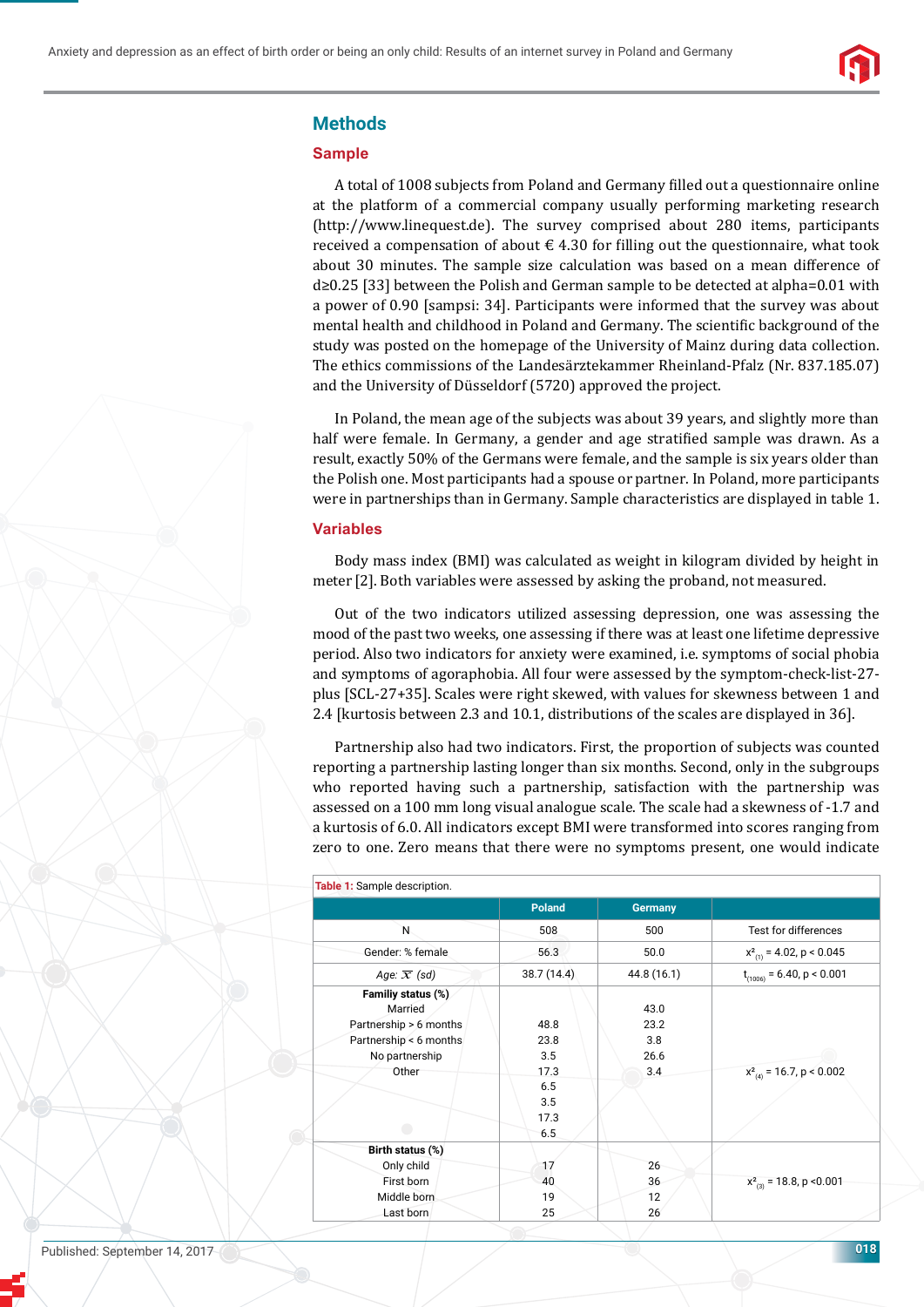

the maximal possible number of symptoms with maximal possible frequency (in satisfaction with partnership: not at all satisfied-fully satisfied).

## **Statistical Analysis**

Linear and logistic regressions were performed. Birth status was effect coded with only-child as reference category [37]. Age, gender and country were added as potential confounders, as well as a quadratic term for age and all two-way interactions. A backward selection of significance tests was performed: first the interaction terms were removed if non-significant, then the quadratic effect for age if non-significant, then the non-significant main effects. Birth status was always kept in the model until the end. The alpha level for all statistical tests was set to 0.05 (two-tailed), no trends were reported. Calculations were performed using STATA 12 [34]. We report unadjusted means (Table 2) and in case of significant differences a graphical representation on estimated values controlling for the significant confounders (Figure 1) is presented.

## **Results**

Polish families had a significantly lower rate of only-children than German families  $(17\% \text{ vs. } 26\%$ , table 1). Differences among the groups of first -, middle - and last born were non-significant. Regarding the seven variables which were tested for birth status, only one effect was significant, but highly significant: Symptoms of social phobia were lower in the only-child group than in first born (Table 2, Figure 1).

| Table 2: Comparison among only-children, first, middle, and last born. |                     |                     |                     |                     |                                        |  |  |
|------------------------------------------------------------------------|---------------------|---------------------|---------------------|---------------------|----------------------------------------|--|--|
|                                                                        | <b>Only child</b>   | <b>First born</b>   | <b>Middle born</b>  | <b>Last born</b>    | <b>Test for differences</b>            |  |  |
| Variable                                                               | $\overline{x}$ (sd) | $\overline{x}$ (sd) | $\overline{x}$ (sd) | $\overline{x}$ (sd) |                                        |  |  |
| BMI                                                                    | 26.5(5.6)           | 26.0(5.1)           | 25.4(4.4)           | 25.4(4.6)           | $F_{\text{q-0.05}} = 1.81$<br>p < 0.14 |  |  |
| <b>Depression</b>                                                      |                     |                     |                     |                     |                                        |  |  |
| Lifetime                                                               | 0.25(0.35)          | 0.29(0.36)          | 0.25(0.33)          | 0.280(.34)          | $F_{3:1003} = 0.57$<br>p < 0.63        |  |  |
| Current                                                                | 0.17(0.19)          | 0.19(0.21)          | 0.20(0.20)          | 0.20(0.20)          | $F_{3:1003} = 1.26$<br>p < 0.29        |  |  |
| Agoraphobia                                                            | 0.07(0.14)          | 0.09(0.14)          | 0.08(0.14)          | 0.09(0.15)          | $F_{3:1003} = 1.27$<br>p < 0.28        |  |  |
| Social phobia                                                          | 0.17(0.19)          | 0.23(0.20)          | 0.19(0.19)          | 0.21(0.18)          | $F_{3:1001} = 5.10$<br>p < 0.01        |  |  |
| Partnership: % Yes                                                     | 69                  | 69                  | 66                  | 71                  | $x^2_{(3)} = 1.92$ , p < .59           |  |  |
| Partnership satisfaction                                               | 0.71(0.32)          | 0.75(0.27)          | 0.72(0.30)          | 0.75(0.26)          | $F_{3;692} = 0.27$<br>p < 0.85         |  |  |

**Note:** DF in F-value denominator varies due to missing data and included covariates.



Figure 1: Estimated values for symptoms of social phobia for only-children, first-, second-and last born, controlling for age, gender and country.

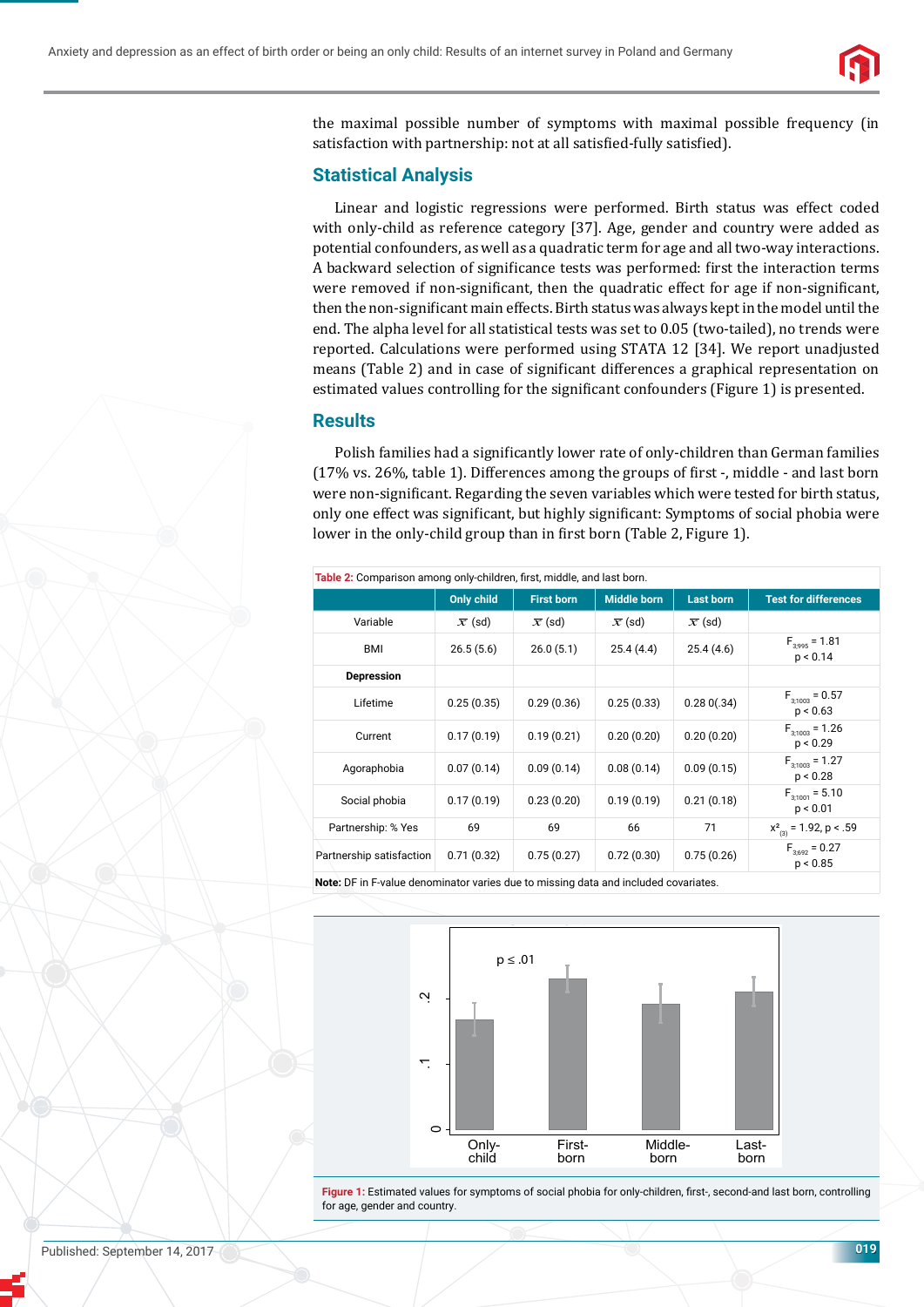

## **Discussion**

Regarding birth order, this study did not find any significant effect. No differences regarding BMI were observed in this sample of n=1000 with an average age of about 40 years. Hence, we would not criticise results from studies relying on much larger samples, but we would question their relevance for practise. As it is the case with intelligence, the effect is very likely to be present, but its size is so small, that there is not much need to focus on it. Depression, anxiety and partnership display so small differences among the birth order groups, that even much larger samples would be required to find significant differences. Given that there are substantial differences in suicidality for birth order, and depression constitutes the main predictor for it e.g., [38], such a lack of an effect for depression was quite surprising. However, we would conclude from the present results and the review of the literature that there is no need to further analysing effects of birth order, except for suicidality.

The single significant effect in this study was that symptoms of social phobia were particularly high in first born, and particularly low in only-children, middle and last born were intermediate. This results is incongruent to the one of Chartier et al. [25], who observed particularly low rates of social phobia in first born males. Differences for females were non-significant in the Chartier study. We tested such an interaction, but it proved to be nonsignificant. Additionally, the results observed here contradict the one for males in the Chartier study. One possible explanation would be that Chartier et al. used a clinical diagnosis obtained by the composite international diagnostic interview CIDI [39], and we utilized a simple questionnaire score. This implies two important differences.

- (1) Chartier et al. have an objective rating, we report the subjective view of the probands.
- (2) The threshold to receive a diagnosis of social phobia in the CIDI is much higher than the score of our questionnaire for most probands. Hence, in the present study mainly mild symptoms of social phobia were present, say in the sense of being shy. One or both aspects may explain the difference, but we would be cautious to say that first born have high values in symptoms of social phobia before such a result is replicated.

The other aspect of this effect, i.e. only-children report less symptoms of social phobia then children with siblings would be more plausible. Even if we could not identify any other study which examined this empirically, it would fit to the Chinese studies cited in the introduction which generally shows that only-children self-reports express a better view on themselves than those of children with siblings do. However, the results from Qin et al. [30] should be kept in mind, where parents did saw more difficulties in peer relationships in their only-children than parents of twins did, which were not reported in the self-report.

The present study has the following limitations. (1) Data rely on an internet survey. It is unknown how representative such a survey is. (2) Data are completely self-reported, no objective measurements like CIDI diagnoses were taken. (3) Compared to some other research about birth order, the present sample is relatively small. (4) Various other variables could have been chosen to examine differences among only-children, first, middle and later borns. One strength of this study shall also be mentioned. We carefully tried to partition out effects of confounders.

Given these limitations, we would conclude that research about birth order except for suicidality is no longer necessary. Birth weight and intelligence effects are sufficiently studied, and readers may decide themselves if they evaluate their effect sizes to be practically relevant or not. All other factors are likely to yield so small effect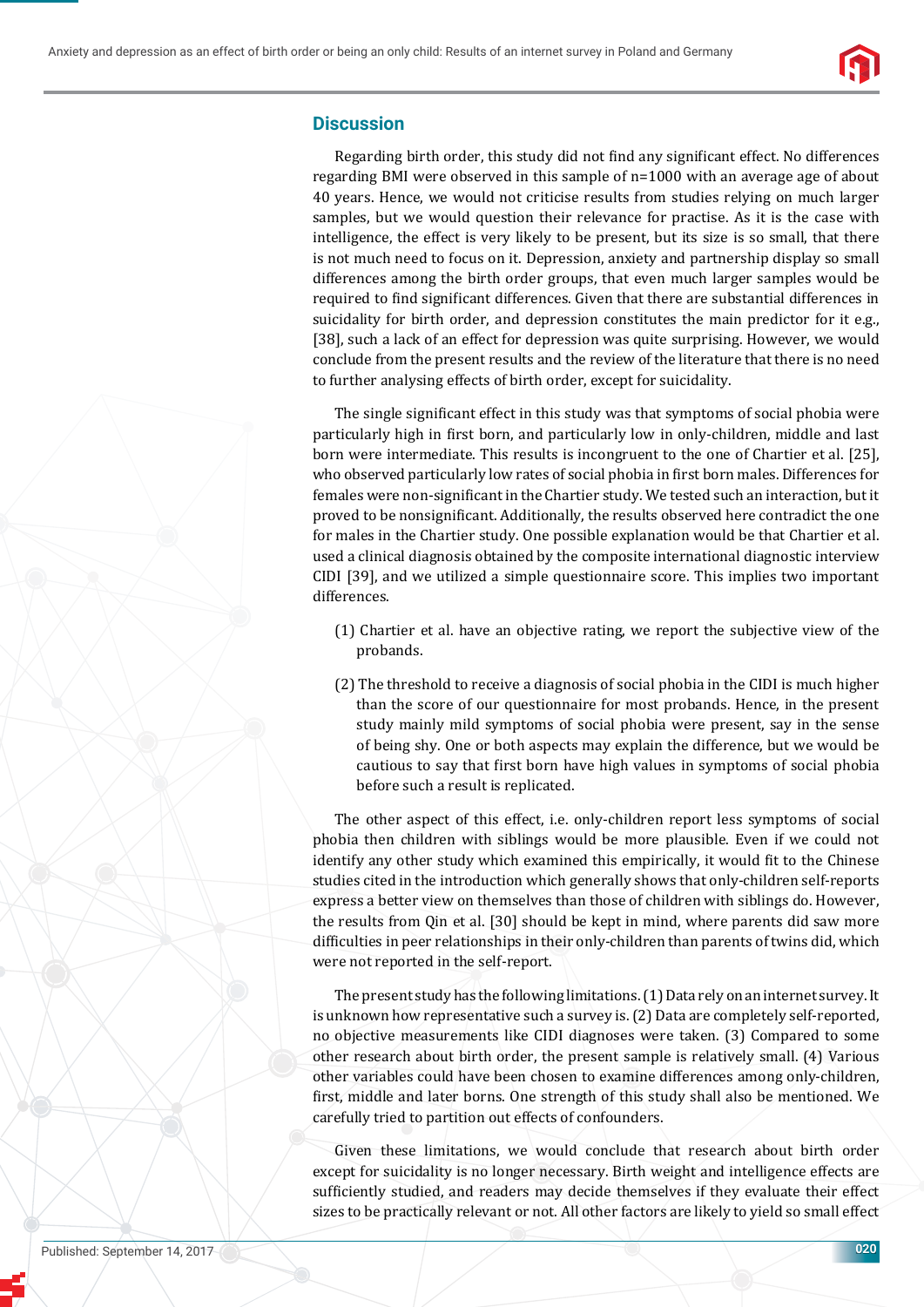

sizes, that we would suggest to say good bye to Galtons thoughts about first-borns (but not to his other work), Adler and Sulloway. To our opinion, it would be much more interesting today to further exploring differences between only-children and children with siblings-not only because there are more than 100 Millions only-children in China, but also in other countries the rate of only-children is raising. In Germany for example, 26 % of the subjects of this study, who mainly grew up in the 1960ies, were only-children, the rate of only-children in 2009 was about 34 % [40]. However, such research would optimally not solely rely on self-reports, but would integrate measures such as the view from parents, partners or clinicians assessments.

## **Conflicts of Interest**

This work was supported, in part, by the Heigl-Stiftung, Düsseldorf and the Köhler-Stiftung, Essen (grant number 100064-06)

## **References**

- 1. Galton F. English men of science: Their nature and their nurture. 1874. **Ref.:** https://goo.gl/GsjJBv
- 2. Adler A. Characteristics of the first, second and third child. Children. 1928; 3: 14-52.
- 3. Sulloway FJ, Born to rebel. Birth order, family dynamics and creative lives. Ed Vintage. 1996. **Ref.:** https://goo.gl/h14Z3P
- 4. Lawson DW, Mace R. Sibling configuration and childhood growth in contemporary British families. Int J Epidemiol. 2008; 37: 1408-1421. **Ref.:** https://goo.gl/MLeUVz
- 5. Derraik JG, Ahlsson F, Lundgren M, Jonsson B, Cutfield WS. First-borns have greater BMI and are more likely to be overweight or obese: a study of sibling pairs among 26,812 Swedish women. J Epidemiol Community Health. 2016; 70: 78-81. **Ref.:** https://goo.gl/ndvisd
- 6. Siervo M, Horta BL, Stephan BC, Victora CG, Wells JC. First-borns carry a higher metabolic risk in early adulthood: evidence from a prospective cohort study. PLoS One. 2011; 5. **Ref.:** https://goo.gl/UCLofY
- 7. Kwok MK, Leung GM, Schooling CM. Associations of Birth Order with Early Adolescent Growth, Pubertal Onset, Blood Pressure and Size: Evidence from Hong Kong's "Children of 1997" Birth Cohort. PLoS One. 2016; 11. **Ref.:** https://goo.gl/MvuULV
- 8. Mosli RH, Miller AL, Peterson KE, Kaciroti N, Rosenblum K, et al. Birth order and sibship composition as predictors of overweight or obesity among low-income 4- to 8-year-old children. Pediatr Obes. 2016; 11: 40-46. **Ref.:** https://goo.gl/grLppc
- 9. Rohrer JM, Egloff B, Schmukle SC. Examining the effects of birth order on personality. Proc Natl Acad Sci U S A. 2015; 112: 14224-14229. **Ref.:** https://goo.gl/wTu4E5
- 10. Cohen J. A power primer. Psychol Bull. 1992; 112: 155-159. **Ref.:** https://goo.gl/FDWjgL
- 11. Abdel-Khalek AM, Lynn R. Intelligence, family size and birth order: Some data from Kuwait. Pers Individ Dif. 2008; 44: 1032-1038. **Ref.:** https://goo.gl/gY8sq2
- 12. Zajonc RB. The family dynamics of intellectual development. Am Psychol. 2001; 56: 490-496. **Ref.:** https://goo.gl/YnrkFp
- 13. Jensen AC, McHale SM. What makes siblings different? The development of sibling differences in academic achievement and interests. J Fam Psychol. 2015; 29: 469-478. **Ref.:** https://goo.gl/eXUEDb
- 14. Freese J, Powell B, Steelman LC. Rebel without a cause or effect: Birth order and social attitudes. American Sociological Review. 1999; 64: 207-231. **Ref.:** https://goo.gl/4B9kWo
- 15. Prime H, Plamondon A, Jenkins JM. Birth order and preschool children's cooperative abilities: A within-family analysis. Br J Dev Psychol. 2017; 35: 392-405. **Ref.:** https://goo.gl/pAaKsj
- 16. Ghaderi F, Fijan S, Hamedani S. How Do Children Behave Regarding Their Birth Order in Dental Setting? J Dent (Shiraz). 2015; 16: 329-334. **Ref.:** https://goo.gl/uvHf9E
- 17. Bjorngaard JH, Bjerkeset O, Vatten L, Janszky I, Gunnell D, et al. Maternal age at child birth, birth order, and suicide at a young age: a sibling comparison. Am J Epidemiol. 2013; 177: 638-644. **Ref.:** https://goo.gl/YN6LpG